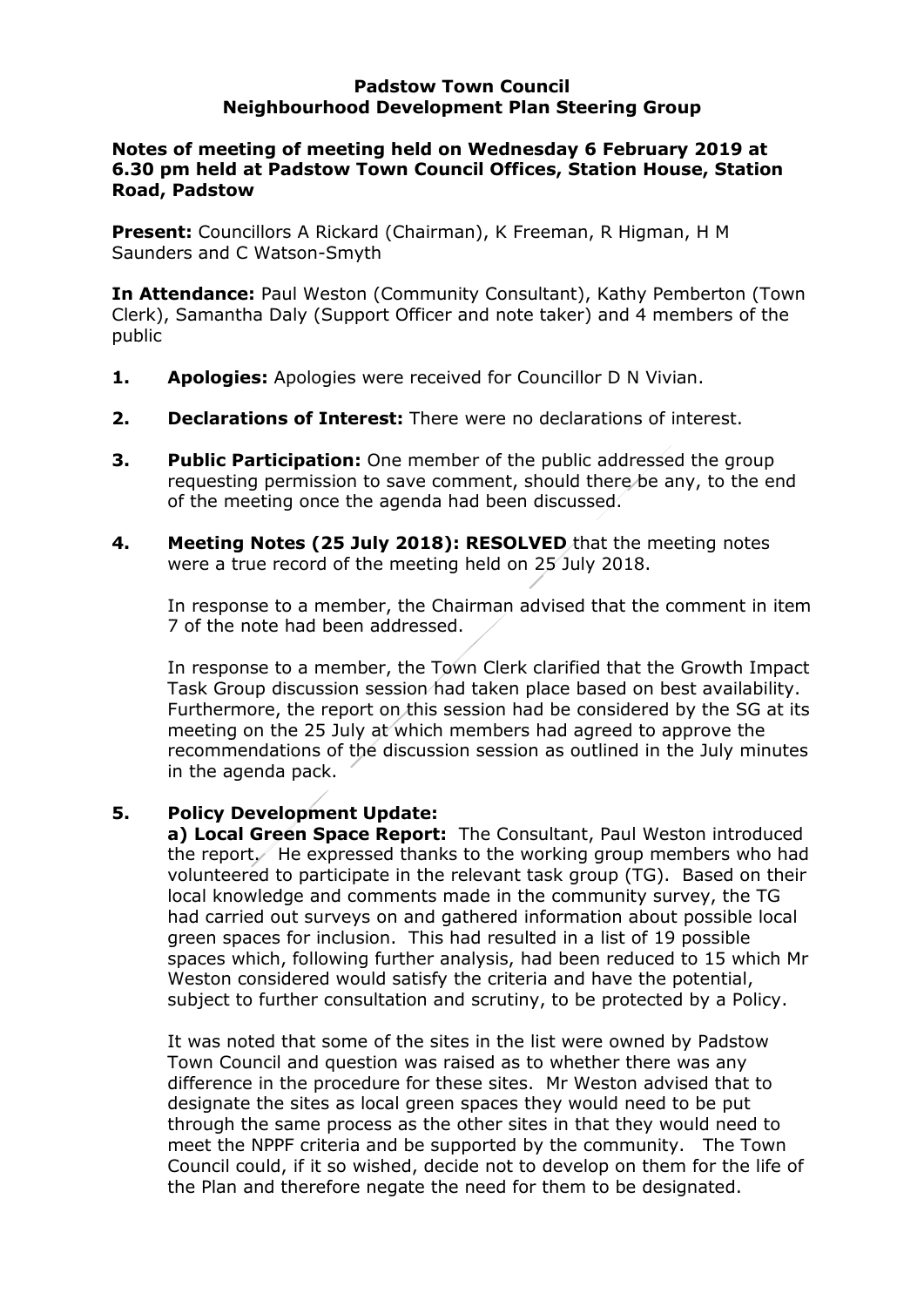Mr Weston asked the meeting to note that he considered, as per the list in the agenda report site no 2 Chapel Stile Field and site no 17 Victoria Monument and Shelter Field, did not meet the basic criteria of the NPPF (para. 100) but acknowledged that the community survey response had included several nominations for these sites. Mr Weston suggested that these may not survive examination and scrutiny further along the process but asked the SG whether, based on the evidence of community support, they wished to consider including them at this stage.

Members considered that Stile Field should be included as a proposed area of designated local green space given its community importance. It was felt that Victoria Monument and Shelter Field should be discounted at this early stage based on its location and the recommendations of the Consultant. It was noted that all -landowners should be written to in due course to advise them of the possible designation.

**Action: To accept the recommendations in the Local Green Space Report except in respect of Chapel Stile Field. As such a total of 16 areas should be included in the 1 st Consultation Version of the NDP as areas that are subject to a local green space policy and owners be written to in due course.** 

**b) Trecerus Industrial Estate Survey:** Some disappointment was expressed at the number of responses to the surveys. The Consultant considered that the survey did provide useful feedback to inform the production of the 1st Consultation Version of the NDP, which would be an appropriate basis for further consultation with the tenants on the Estate.

## **Action: That the findings of the Trecerus Industrial Estate Survey be noted.**

**c) Policy Development Tasks Update January 2019:** A member suggested that the update required a review. The document was developed from a draft version presented to the SG in April which it was understood would progress the development of the community survey but beyond that it was felt a review was required. Now that the document had been moved forward, the member was unclear as to who had carried out the work and what work had been done in order to progress.

In response to the member, Mr Weston clarified that the "Outcome" column was his assessment of the progress made to date and the way in which to move the policy forward. Progress had been made via the community survey and the Task Groups as presented in the agenda pages.

The member further added that that most of the policies required further consideration before the document could move forward to a  $1<sup>st</sup>$  draft policy. He used policy 1.a) as an example.

In response to this query, Mr Weston advised that in answer to which land the policy would affect, the explanation and maps would be included in the draft version of the NDP and that supplementary to these the plan would make reference to Local Planning Policy 3. He advised that whilst it may be concluded by some that the policy may be unnecessary, its inclusion was based on the clear expression of concern for the wellbeing of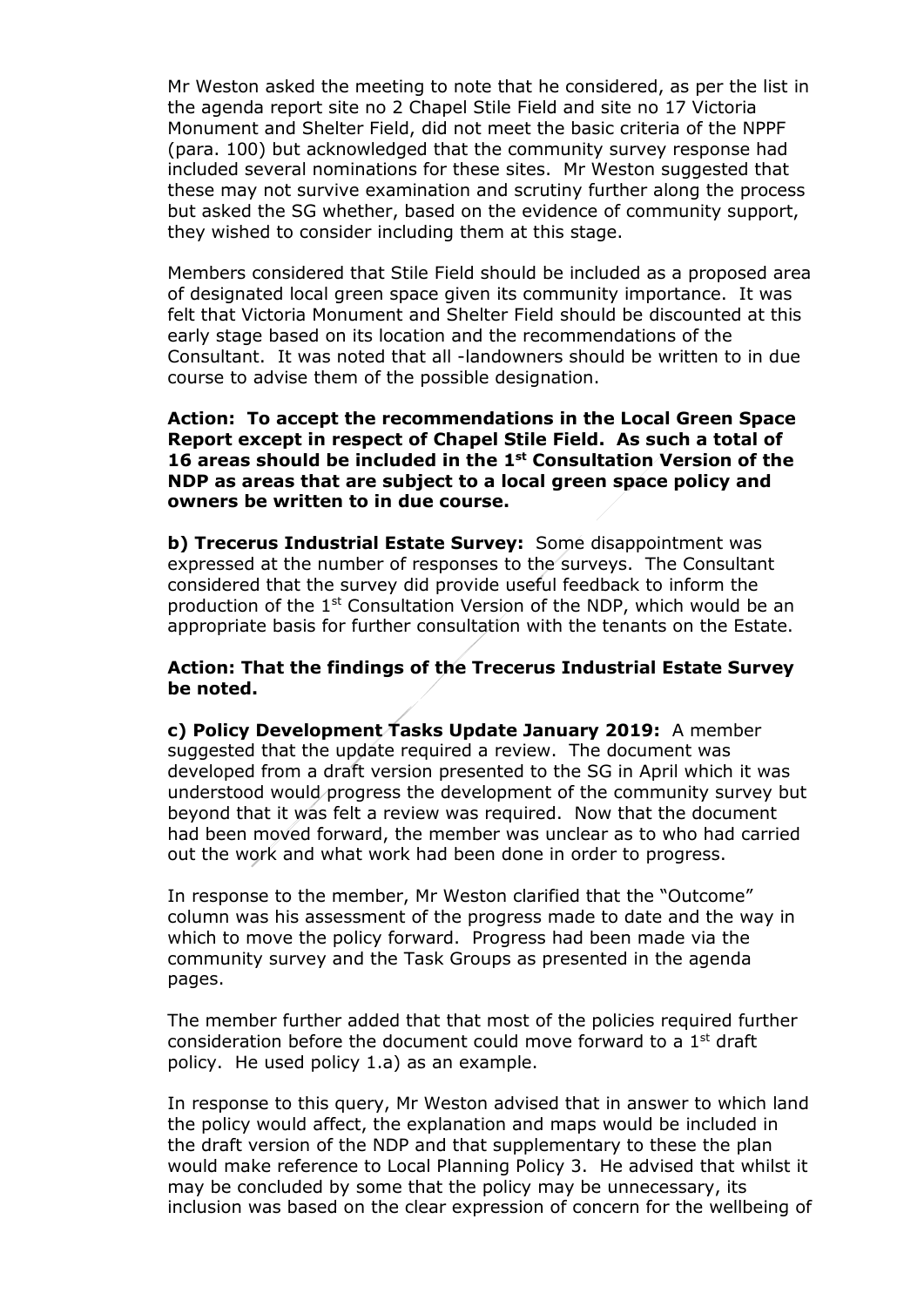the natural environment being raised by the community. It should be noted that the policy would be subjected to a further 2 stages of consultation. It was possible that following these, it may be decided that the Local Plan Policy was sufficient.

The member suggested a joint meeting of the SG and WG be convened to debate the policies as outlined in the document before preparing a draft version. Generally the SG considered that the group should accept the progress update as is, based on information gathered to date in order to continue to move forward. Further consultation would be taking place in the context of the 1st Consultation Version of the NDP.

#### **Action: The Policy Development Tasks Update January 2019 be accepted and noted. Councillor Saunders requested his name be recorded as voting against this decision.**

**d) Community Survey 2018:** It was noted that the report had been produced by the consultant based on the survey responses. It was noted that in line 3, paragraph 7 "overleaf" should be amended to "below".

Mr Weston added that the overall response rate was good and that more interpretation and testing would follow when the responses were put back to the community by way of policy.

## **Action: To note the findings and policy implications of the Community Survey 2018 and accept the report subject to the amendment of "overleaf" to "below".**

**e) Next Steps and Executive Summary:** Mr Weston summarised that the Executive Summary collated the conclusions within the survey report and demonstrated his interpretation of responses and how he considered these affected the plan. It was noted that responses highlighted a clear desire to pursue a settlement boundary approach and a policy to consider second homes which he wished to discuss with the Local Planning Authority (LPA).

One member asked in respect of second homes and talking to the LPA, what thoughts Mr Weston had in terms of policy other than the one used in the St Minver Plan. Mr Weston advised he had recently discussed the matter with members of the Growth Impact Task Group. It was noted that the St Ives policy had satisfied inspection and had withstood challenge. Conversations with the LPA would be held to see whether policy variations could be relevant in respect of Padstow and Trevone, following which he hoped to produce a report for consideration by the SG at its next meeting.

The member considered that a public meeting involving the WG should be convened to talk around policy development. Members gave consideration to this and the proposed next steps as outlined in the agenda pages.

**Action: The Consultant be tasked with preparing a first Consultation Version of the Plan to be considered by the SG in March in order to go out to informal community consultation. The SG at that time to give consideration to the most effective way to**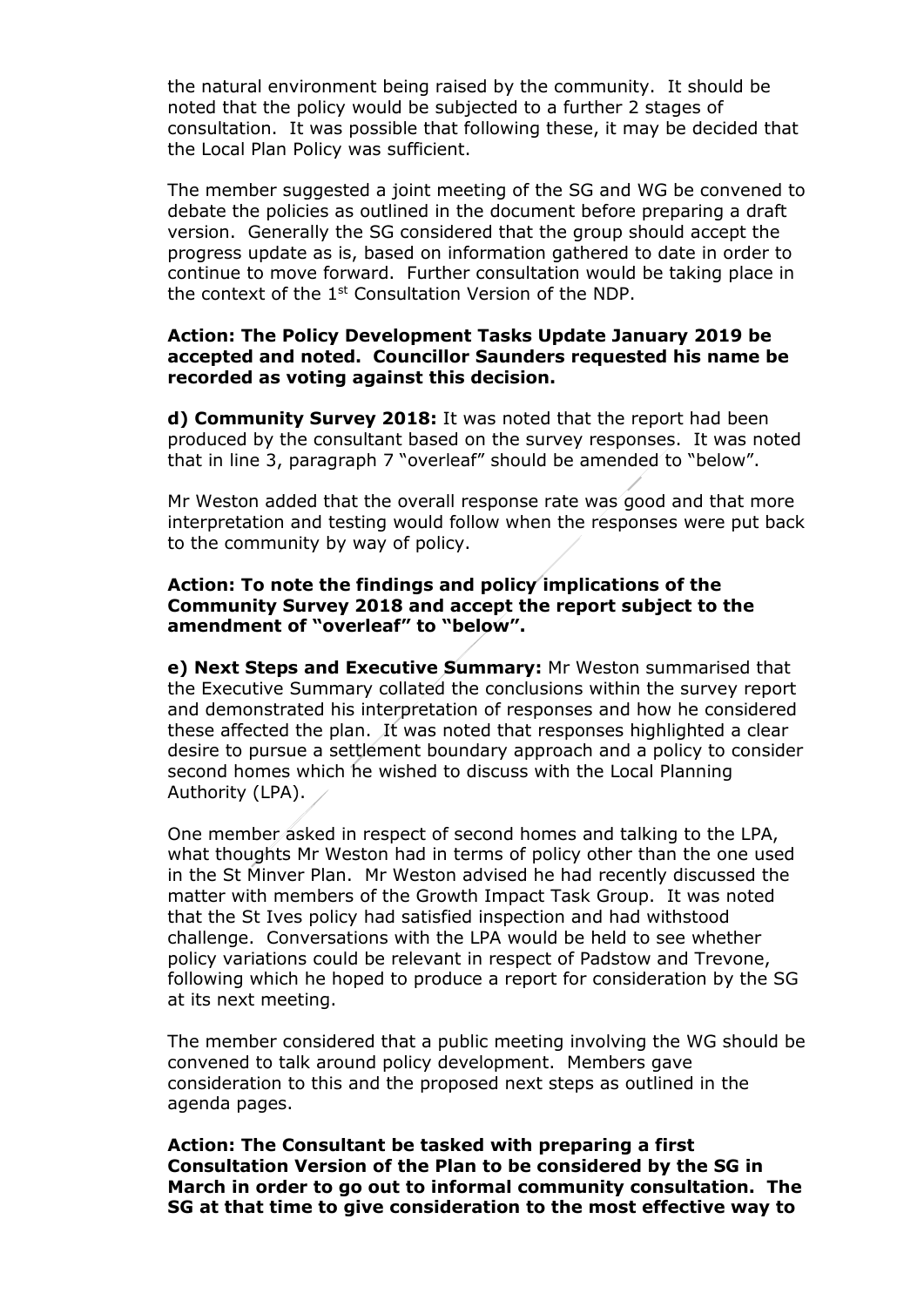**carry out consultation, with particular thought given to identifying effective consultation methods with sectors directly affected by specific polices but where feedback to date is limited, eg young people and businesses. Councillor Saunders requested his name be recorded as voting against this decision.**

**6. Project Plan:** It was noted that the project timetable had slipped by about 2 months. Mr Weston considered that the requested first Consultation Version of the Plan could be ready within weeks and would provide opportunity to consider all the draft policies together in context. The document to be discussed at the next meeting of the SG. He highlighted it would be very much a first draft, to be looked at by the SG as a set of policies that reflect the views and aspirations of the community. He suggested that an informal community consultation could then take place in April/May. Mr Weston advised that this consultation was not mandatory but had proven to be worthwhile elsewhere and a way to first test the policies in a more tangible way. It was suggested the SG would then be able to prepare a refined draft by September 2019 which would be subject to a more rigorous consultation process (under NP Regulation 14).

Caution was expressed towards a suggestion to distribute the draft NDP at this stage more widely, such as by inviting comment from others before the SG had had a chance to consider it. It was felt that by doing so, some people would be offered two opportunities to comment on the same version. There was further discussion on this matter.

In response to a query, the Town Clerk clarified that the document would a public document at the time the agenda papers were sent. The NDP agenda was posted on the website at this time. It was suggested that the document be prepared for the SG as soon as possible but that it be shared with the task group members at the time of the March agenda despatch.

**Action: i) A draft first Consultation Version of the plan be prepared for SG members only by March; and ii) a copy be sent to task group members inviting comment at the time of the March SG meeting agenda despatch. Councillor Saunders requested his name be recorded as voting against this decision.**

**7. Budget and Locality Funding:** The Town Clerk provided an update on this matter. She advised that the mapping service subscription had been purchased at a cost of £150 following the end of the free trial.

A Groundworks Grant had been awarded through Locality Funding. This was for £2,197. It was noted that Council had agreed a £10,000 budget for NDP in 2019/20 and that any balance in the 2018-19 Ear Marked Reserve could be carried forward.

# **Action: Purchase of the mapping service subscription be ratified.**

At the invitation of the Chairman, members of the public were offered an opportunity to address the group in respect of items on the agenda. One member of the public addressed the group, comments included:

The WG contained good people who would like to be more involved;